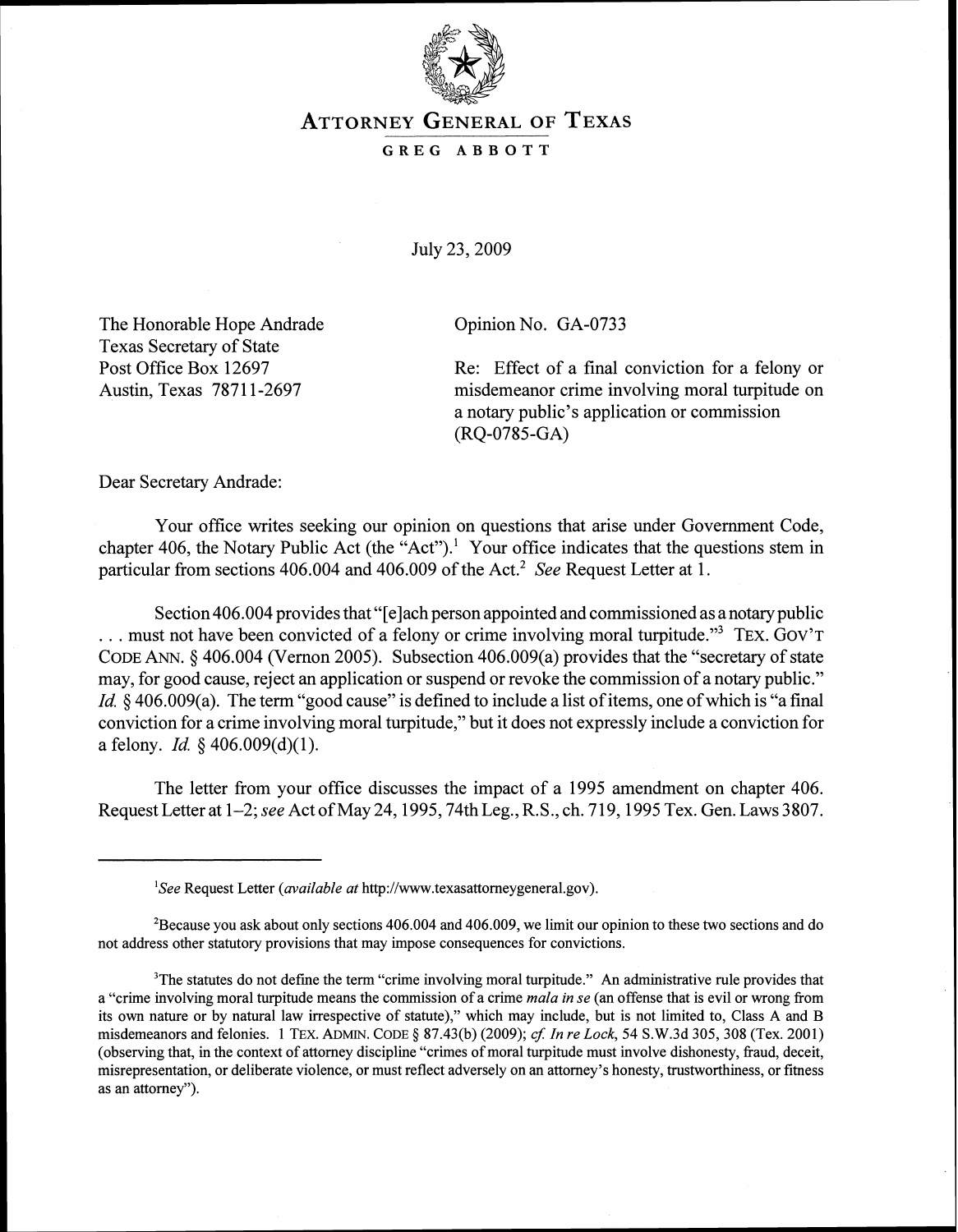Prior to the amendment, section 406.004, pertaining to eligibility, required only that a person be of the specified age and a Texas resident. *See* Act of May 21, 1987, 70th Leg., R.S., ch. 147, § 1, 1987 Tex. Gen. Laws 316, 366. At that time, section 406.005 required an applicant to swear in the application that the person had not been convicted of a crime of moral turpitude, but chapter 406 did not require a similar statement as to convictions for felonies. *See id.* \$ 1 at 366-67. The 1995 enactment repealed the section 406.005 requirement of a sworn statement about a conviction of a crime involving moral turpitude. *See* Act of May 24,1995,74th Leg., R.S., ch. 719, \$ 2, 1995 Tex. Gen. Laws 3807, 3807. It also amended section 406.004 to provide that to be eligible for an appointment and commission as a notary public, a person "must not have been convicted of a felony or crime involving moral turpitude." *Id. 5* 1 at 3807. The 1995 amendment, however, did not amend the definition of "good cause" in section 406.009 to include any express reference to conviction of a felony. *See id.* \$ 5 at 3808.

Your office tells us that since the Act's inception, the Secretary of State's office has considered the requirement of a sworn statement regarding crimes of moral turpitude as a procedural one and exercised the discretion in subsection 406.009(a) so that "[als a result, some applicants with convictions for crimes involving moral turpitude have been commissioned as notaries public.'' Request Letter at 1. Your office also tells us that, though the 1995 legislation repealed the requirement of a sworn statement regarding convictions of crimes of moral turpitude and changed the eligibility section to require that a person not have been convicted of a crime involving moral turpitude, the Secretary of State continued to exercise discretion under subsection 406.009(a) to commission some applicants who had been convicted of crimes involving moral turpitude. *Id.*  Further, your office informs us that the Secretary of State's treatment of applications from a person with a felony conviction is much different. *See id.* Because the 1995 amendment did not add felony convictions to the definition of "good cause" in subsection 406.009(d)(1), the Secretary of State "has interpreted the Act to absolutely bar felons from commission as notaries and to require the Secretary of State to institute revocation proceedings upon discovery that a commissioned notary has been convicted of a felony." *Id.* Your office notes further that the "language of [slection 406.004 does not support this disparate treatment, but [subs]ection 406.009(d)(1) and longstanding . . . practice do." *Id.* at 2.

Within this context, your office asks several questions about these provisions. *See id.*  Specifically, you ask whether "an applicant's conviction for a felony [or a misdemeanor involving moral turpitude] preclude[s] the secretary of state from commissioning the applicant as a notary public" and whether "an applicant's conviction for a felony [or a misdemeanor involving moral turpitude] require[s] the secretary of state to institute commission revocation proceedings[.]" *Id.*  These questions require us to construe section 406.004 and subsection 406.009(a). As we parse subsection 406.009(a), we consider it first as it pertains to the rejection of an application, and second as it pertains to the suspension or revocation of a commission.

The cardinal rule of statutory construction is to ascertain the Legislature's intent. *Leland v. Brandal*, 257 S.W.3d 204, 206 (Tex. 2008). The best indicator of that intent is the language of the statute as determined by the plain and common meaning of the words of the statute. *Id.* (quoting *Fitzgerald v. Advanced Spine Fixation Sys., Inc.,* 996 S.W.2d 864, 866 (Tex. 1999)); *see also*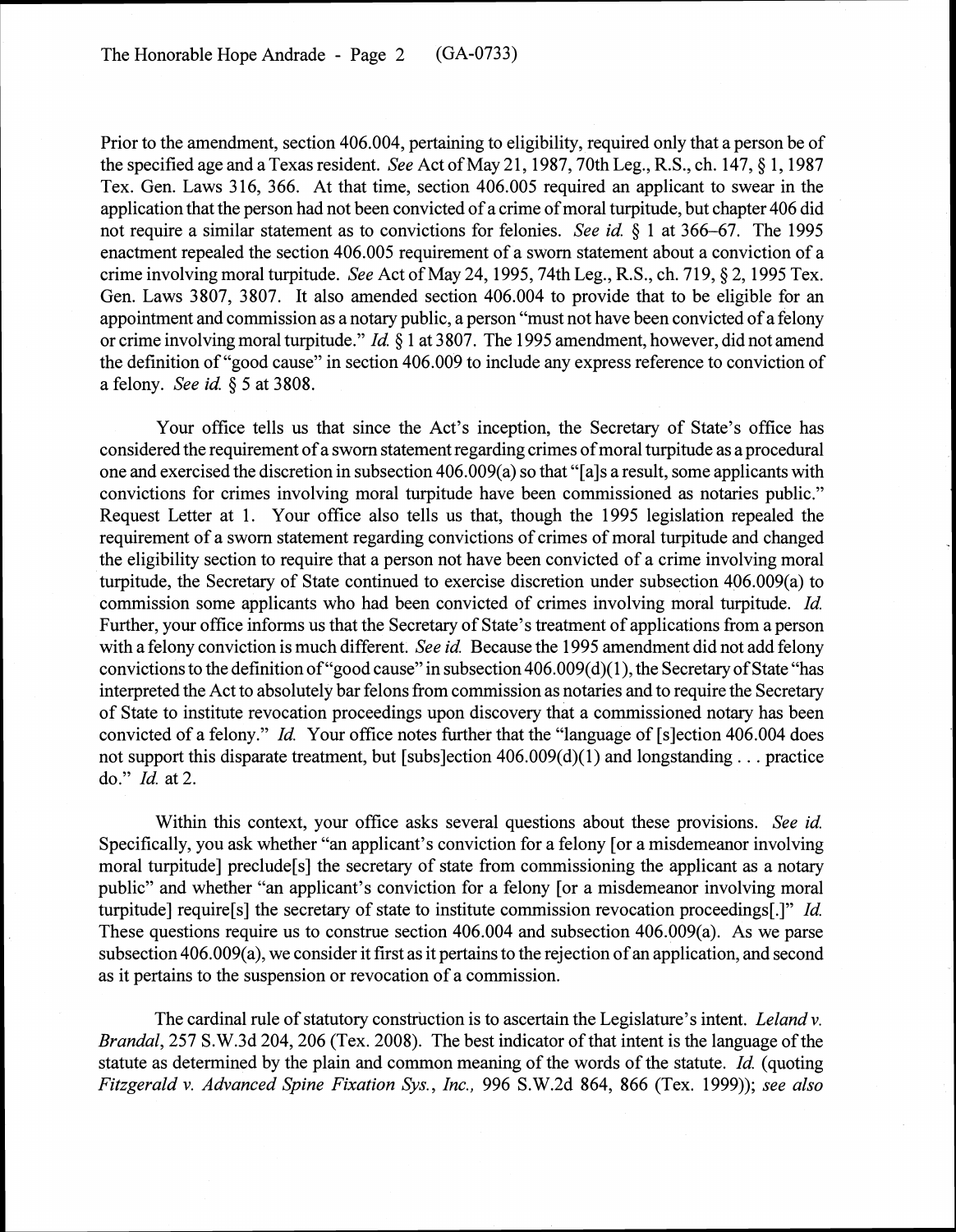Albertson's, Inc. v. Sinclair, 984 S.W.2d 958, 960 (Tex. 1999). When two statutes are in apparent conflict, courts seek to harmonize them so that all provisions are fully effective. State v. Jackson, 370 S.W.2d 797, 800 (Tex. Civ. App.—Houston 1963), aff'd, 376 S.W.2d 341 (Tex. 1964). In the event of a direct and irreconcilable conflict, however, the later expression of legislative intent controls, and the later statute will be held to have repealed the earlier statute. See id. ("The law is well settled that it is only when two statutes are directly and irreconcilably in conflict that the latter repeals the former."). With these rules to guide us, we consider provisions in sections 406.004 and 406.009. Section 406.004 expressly provides that aperson "appointed and commissioned as a notary public. . . must not have been convicted of a felony or a crime involving moral turpitude." TEX. GOV'T CODE ANN.  $\S$  406.004 (Vernon 2005) (emphasis added). The term "must" is generally "recognized as mandatory, creating a duty or obligation." Helena Chem. Co. v. Wilkins, 47 S.W.3d 486,493 (Tex. 2001). Absent any indication that "must" in section 406.004 is intended to have a construction here that is different from its typical mandatory construction, section 406.004 expressly requires that the person not have been convicted of a felony or crime involving moral turpitude before a person may be appointed and commissioned as a notary public. Thus, with respect to your question concerning the Secretary of State's authority to commission as a notary an applicant with a felony conviction, we conclude that section 406.004 by its terms precludes the Secretary of State from commissioning such an applicant.

Your question concerning the Secretary of State's authority to commission an applicant with a conviction of a crime involving moral turpitude requires us to consider and construe section 406.009. Subsection 406.009(a) gives the Secretary of State discretion to "reject an application" for good cause, which includes a "final conviction for a crime involving moral turpitude." TEX. GOV'T CODE ANN. § 406.009(a), (d)(1) (Vernon 2005); see also id. § 311.016(1) ("May' creates discretionary authority or grants permission or a power."). It follows then that subsection 406.009(a) does not by its plain language *require* the Secretary of State to reject an applicant with a conviction of a crime involving moral turpitude. Under section 406.004, however, a person convicted of a crime involving moral turpitude would not be eligible to be commissioned as notary. The discretion provided in subsection 406.009(a) cannot be harmonized with the absolute prohibition in section 406.004. To the contrary, any discretion the Secretary of State may have under subsection 406.009(a) to not "reject an application" of an applicant who has been convicted of a crime involving moral turpitude directly and irreconcilably conflicts with the requirement that a person with such a conviction is not eligible to be appointed and commissioned as a notary public.

Having found that section 406.009(a), as it pertains to the rejection of an application based on the conviction of a crime involving moral turpitude, directly and irreconcilably conflicts with subsection 406.004, we look to the dates of enactment. See id. § 311.025(a). Subsection 406.009(a), giving the Secretary of State discretion to reject an application that indicates a conviction of a crime involving moral turpitude, was codified in 1987. See Act of May 21, 1987, 70th Leg., R.S., ch. 147,  $\S$  1, 1987 Tex. Gen. Laws 316, 367–68. The amendment to section 406.004 that made it an eligibility requirement not to have been convicted of a crime involving moral turpitude was enacted in 1995. See Act of May 24, 1995, 74th Leg., R.S., ch. 719, § 1, 1995 Tex. Gen. Laws 3807, 3807. Because section 406.004 is the later-enacted statute, it prevails over subsection 406.009(a) with respect to the Secretary of State's authority to reject applications for those convicted of crimes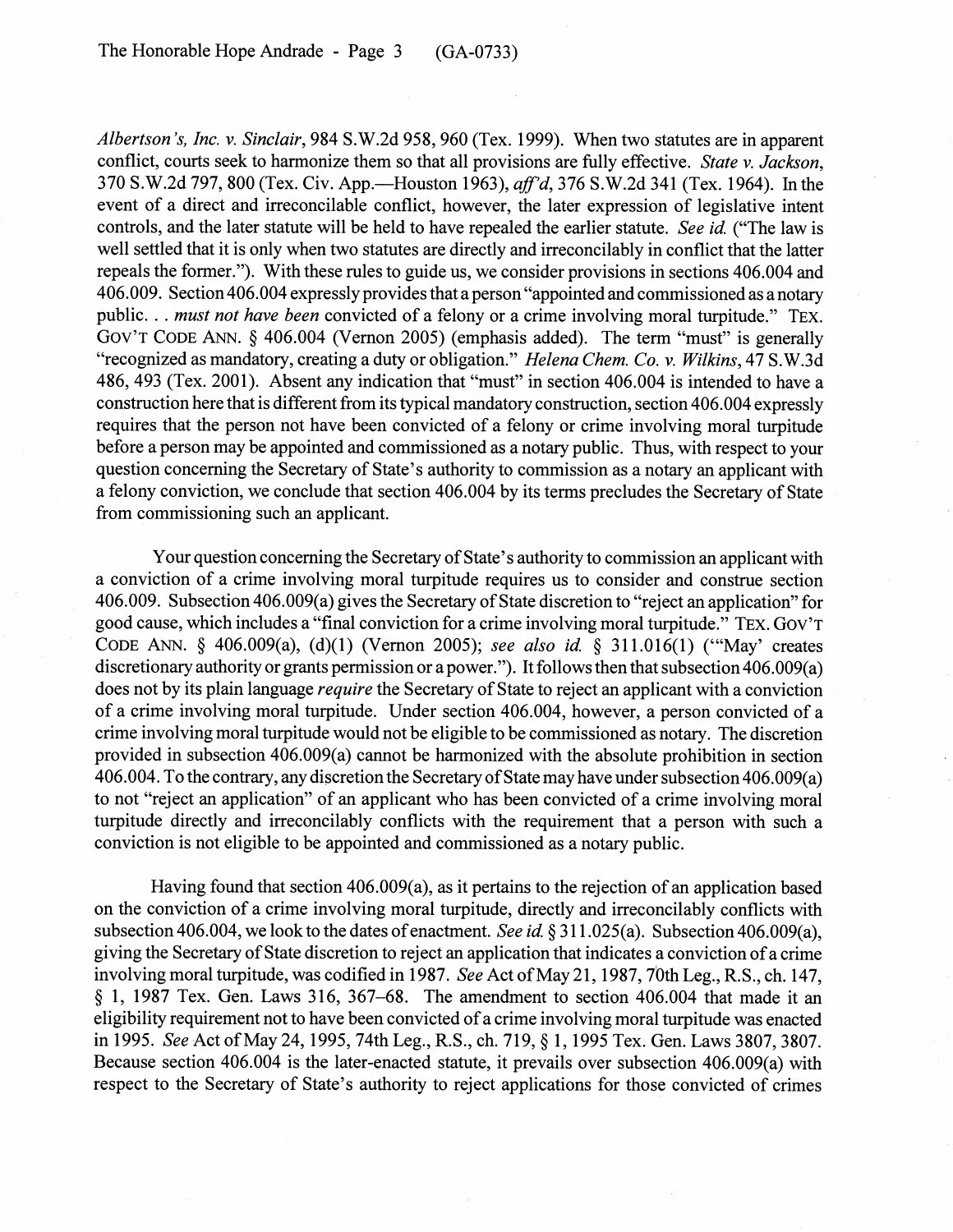involving moral turpitude. Accordingly, we conclude that section 406.004 precludes the Secretary of State from appointing and commissioning as a notary public an applicant with a conviction of a crime involving moral turpitude.

We next consider your query about whether a conviction for a felony or a crime involving moral turpitude requires the Secretary of State to institute commission revocation proceedings.<sup>4</sup> As we noted before, subsection 406.009(a) by use of the permissive term "may" thereby gives the Secretary of State discretion regarding the suspension and revocation of the commission of a notary public. See TEX. GOV'T CODE ANN. **8** 406.009(a) (Vernon 2005). We see no indication in chapter 406 that "may" here is intended to be mandatory and thus construe it as a grant of discretion. Further, "good cause" is defined in subsection 406.009(d) to include a specified list of reasons. Id. **5** 406.009(d)(l)-(6). The term "include" is a "term of enlargement" that does not limit a series of terms to only the terms listed, and "does not create apresumption that components not expressed are excluded." *Id.* § 311.005(13). By the plain language of subsection 406.009(d)(1), a conviction for a crime involving moral turpitude constitutes good cause. Because the list is not exclusive, a conviction of a felony could also constitute good cause. Cf. Jackson Law Office v. Chappell, 37 S.W.3d 15, 25-26 (Tex. App.—Tyler 2000, pet. denied) (stating that a statutory list following the term includes or including is "for purposes of illustration"). On its face then, subsection 406.009(a), as it pertains to the suspension and revocation of commissions, authorizes, but does not require, the Secretary of State to initiate commission revocation proceedings against a commissioned notary public for good cause, which includes convictions for a crime involving moral turpitude and could include convictions for felonies. Accordingly, we conclude that the Secretary of State may, but is not required to, initiate commission revocation proceedings against a notary public on the basis of a conviction of a felony or a crime involving moral turpitude.

<sup>4</sup>Your office phrases this question in terms of "commission revocation" proceedings due to an "applicant's" conviction. *See* Request Letter at 2. We presume for the purposes of this opinion that the proceeding about which you ask is one to revoke the commission of a person who is already a notary public. As such, our discussion considers the question with respect to a notary public that currently holds a commission.